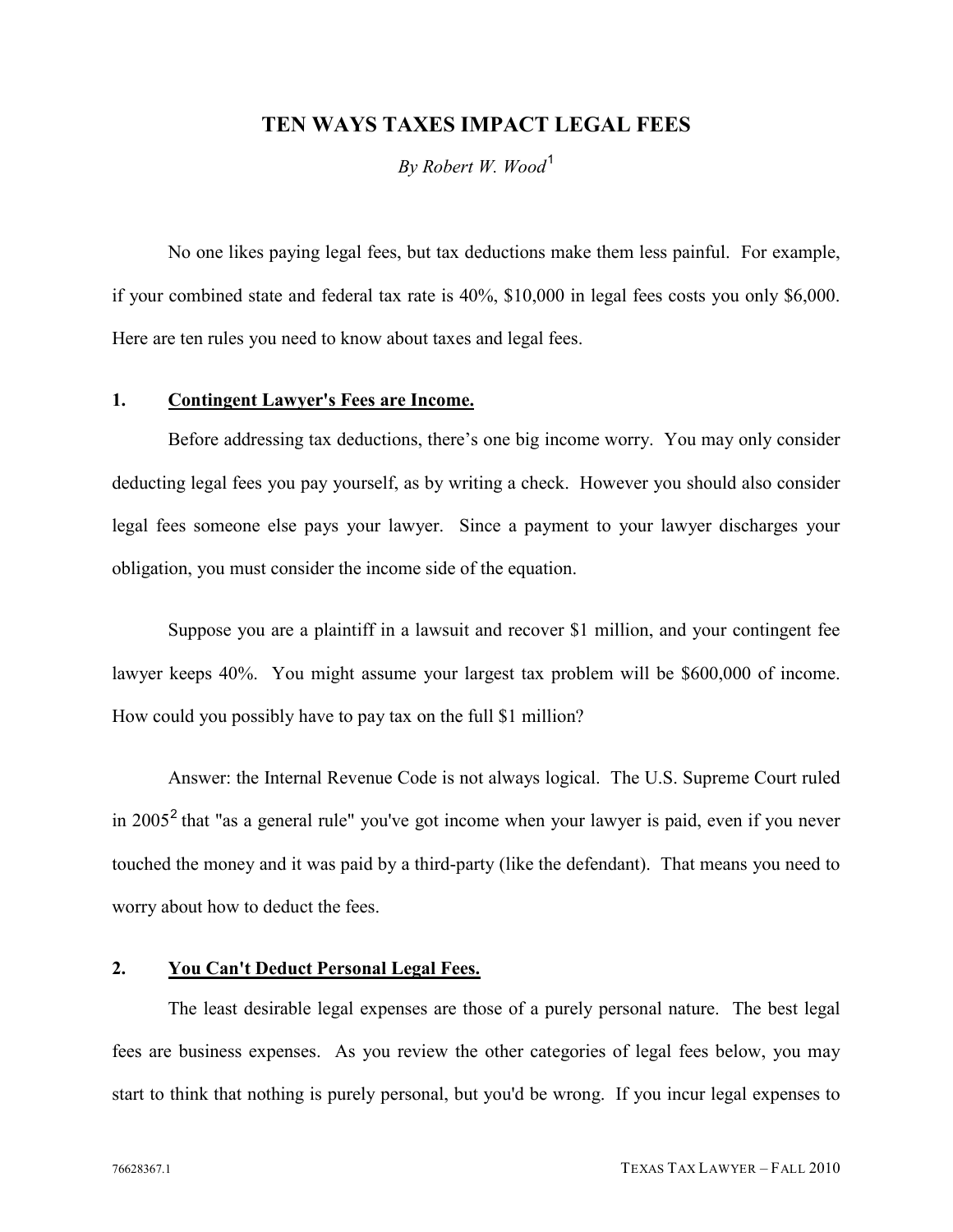get divorced or because you insult a family member who sues you for slander, the legal fees you pay would generally be regarded as purely personal and therefore non-deductible.

But distinguish between purely personal expenses and investment expenses. For example, suppose you are a local businessman and coach a little league team. You defame one of the parents at the game. You pay \$25,000 in legal fees to resolve the case. Can you deduct it?

Even though the expense arose out of a personal activity, you'll argue you had to incur the expense because of your business and reputation. That could make it a business expense, or at least an investment expense (for the difference, see below). You may succeed, but the IRS wins many such cases.

#### **3. Legal Fees in Personal Physical Injury Cases are Tax-Free.**

If a client hires a contingent fee lawyer in a pure personal physical injury case (say an auto accident or a slip-and-fall), both the legal fees and the net recovery are tax-free to the plaintiff. Put another way, if the recovery is tax-free, it doesn't matter whether you consider the gross recovery including legal fees or the net after legal fees.

Unfortunately, there is often confusion about what is and is not tax-free. The basic rule is that recoveries for personal physical injuries and physical sickness are tax-free, but punitive damages are taxable, as is interest (even in a physical injury case). So a settlement or judgment may be part tax-free and part taxable.

#### **4. Legal Fees in Employment Cases Are Fully Deductible.**

Most employment lawsuit recoveries are taxable income. They may be wages (subject to withholding and employment taxes), or they may simply represent non-wage income (typically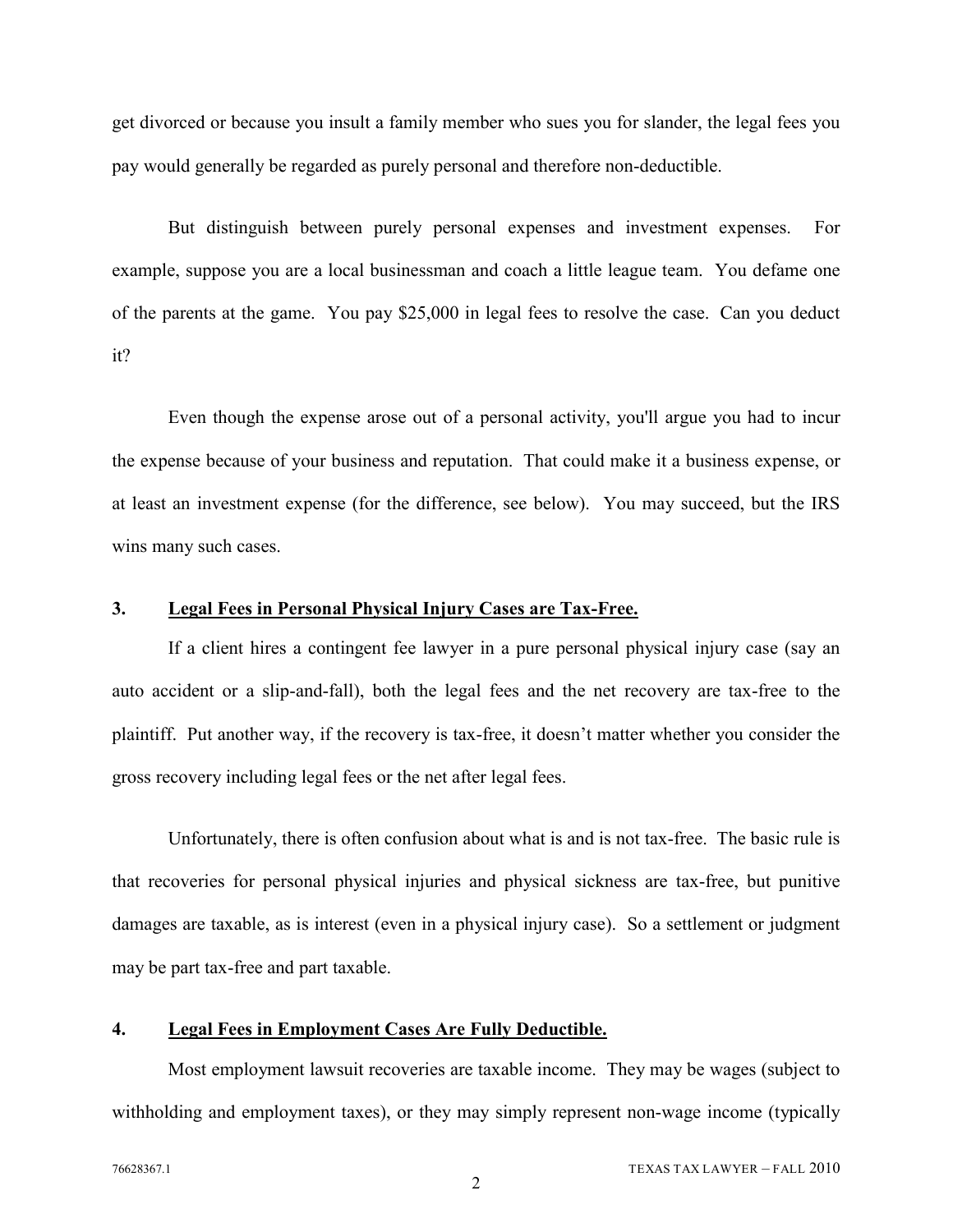reported on an IRS Form 1099). Even in an employment case, payment for physical injuries or sickness is tax-free, but in most employment cases the monies are simply split between wages and other income. In an employment case, if the client receives 60% and the lawyer receives 40%, the client is still treated as receiving 100%.

But fortunately, due to a 2004 change to the Internal Revenue Code, the client can deduct the legal fees "above-the-line." The client includes the 40% legal fee in gross income, but then subtracts it before reaching adjusted gross income. That means the client isn't paying any tax no regular tax and no AMT — on the legal fees. (See 7 below for more about AMT.) Still, people often foul this up on their tax returns, so be careful.

#### **5. Business Legal Fees are Fully Deductible.**

Legal feels incurred in running a trade or business are fully deductible by corporations, LLC, partnerships and proprietorships. Proprietorships report federal income tax on Schedule C to their IRS Form 1040. Schedule C tallies up income and expenses and arrives at net profit or loss from the business. That net profit or loss then goes on the face of the Form 1040. The legal fees on Schedule C operate like an above-the-line deduction, so the client pays no tax (no regular tax and no AMT) on the lawyer fees.

#### **6. Investment Legal Fees Are Miscellaneous Itemized Deductions.**

If the lawsuit does not involve personal physical injury or employment, and does not arise in a trade or business, the client has a tax problem. The client can deduct the legal fees only as a miscellaneous itemized deduction on Schedule A of the client's Form 1040. That triggers numerous limitations.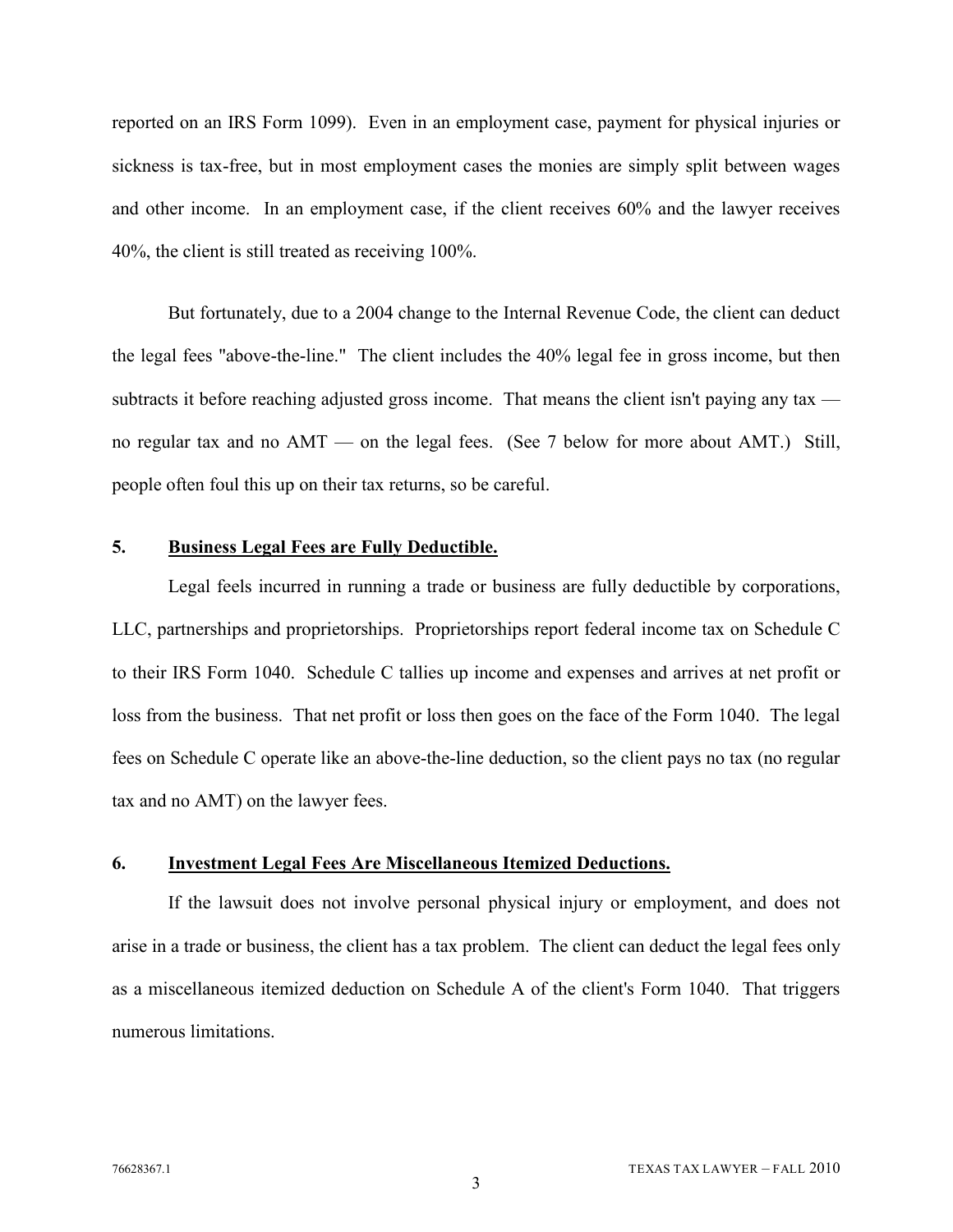First, the legal expenses are deductible only in excess of 2% of the client's adjusted gross income. Second, clients with higher incomes have their miscellaneous itemized deductions and personal exemptions phased out. Then there's the dreaded AMT!

#### **7. AMT Liabilities Can Be Big.**

If you claim legal fees as miscellaneous itemized deductions, they are non-deductible for purposes of the Alternative Minimum Tax, or AMT. The tax applies at a 28% rate, and can effectively tax most or all your legal fees. When people talk about "paying tax on the lawyer fees," this is invariably what they mean.

It is easy to see that taxpayers have an incentive to try to net their legal fees. Some people file a Schedule C, claiming to be a proprietor. A recent example is Purdy, Inc.<sup>[3](#page-5-2)</sup> Purdy was an employee and received a Form W-2. After an employment dispute, he received an award of wages, and then paid his lawyer \$120,000.

Notably, this occurred in 2003, prior to the enactment of the above-the-line deduction for employment claims. Because of that, Purdy put the lawyer's expense on his Schedule C, claiming he could report income and expense as a proprietor. The Tax Court easily concluded that Purdy was an employee so he could not deduct legal fees on Schedule C. He could only deduct them as miscellaneous itemized deduction, so he paid AMT.

#### **8. You Must Capitalize Some Legal Fees.**

Another big category of legal expenses are those that must be capitalized. If a legal expense relates to your investments or to your business watch out for capitalization. In either event, to deduct the legal fees currently you need to be able to show that the fees relate to your current business operations or to the ongoing maintenance of your investment property, and not to something fundamental.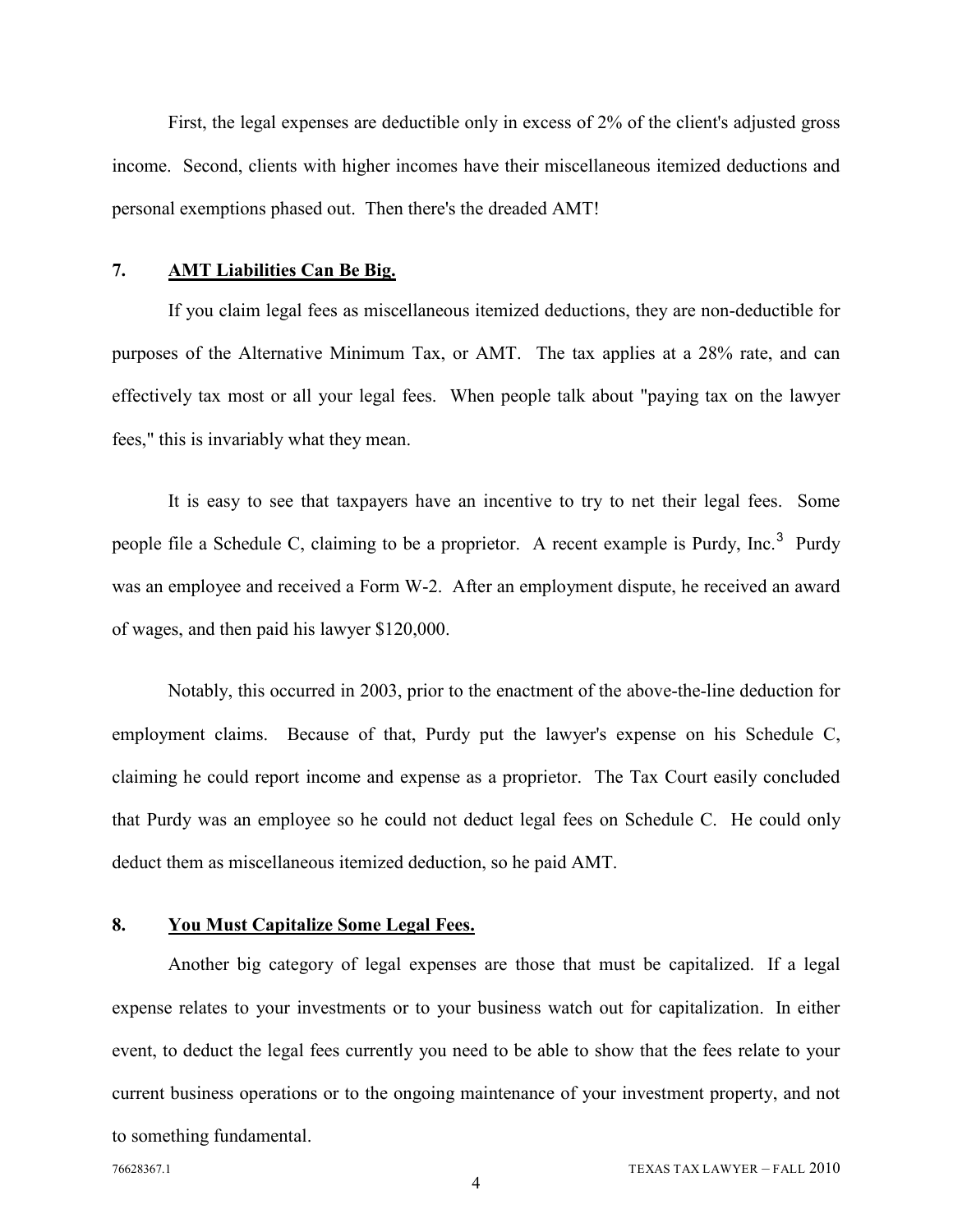For example, if you are trying to sell your business and spend \$50,000 in legal fees, can you deduct it against other income, or must you add it to your basis in your company? Usually, the latter. Similarly, suppose you incur legal expenses to resolve a lot line dispute between your house and your neighbor's. Is that purely personal, or is it investment-related, since your house is arguably an investment? Probably the latter.

Yet even though these legal expenses should qualify as investment-related rather than purely personal, you can't deduct them. Instead, you must capitalize them, adding them to your cost, just as you would handle the costs of a kitchen remodel. You only get a tax benefit later if you sell the house, when the legal expense can shield additional sales proceeds from tax.

#### **9. Legal Fees for Tax Advice are Deductible.**

Legal fees for tax advice are in a separate category and are always deductible (that means paying your tax lawyer is never as painful as paying other lawyers!). The rule covers legal fees for all taxes, income, estate, gift, property, even excise tax or sales and use tax. The taxes may be personal or business too. The advice may involve tax planning or tax controversies.

But there's a downside. Fees for tax advice deducted by individuals are only miscellaneous itemized expenses. That means you incur the same limitations and the same AMT trap discussed above. If the tax advice relates to your business, you are better off treating the legal fees as business expenses (fully deductible) rather than as tax fees (miscellaneous itemized).

On the other hand, sometimes you can deduct purely personal legal fees as tax advice. Divorce is personal, but the portion of your divorce legal fees related to tax advice is still deductible. A miscellaneous itemized deduction is better than nothing.

5